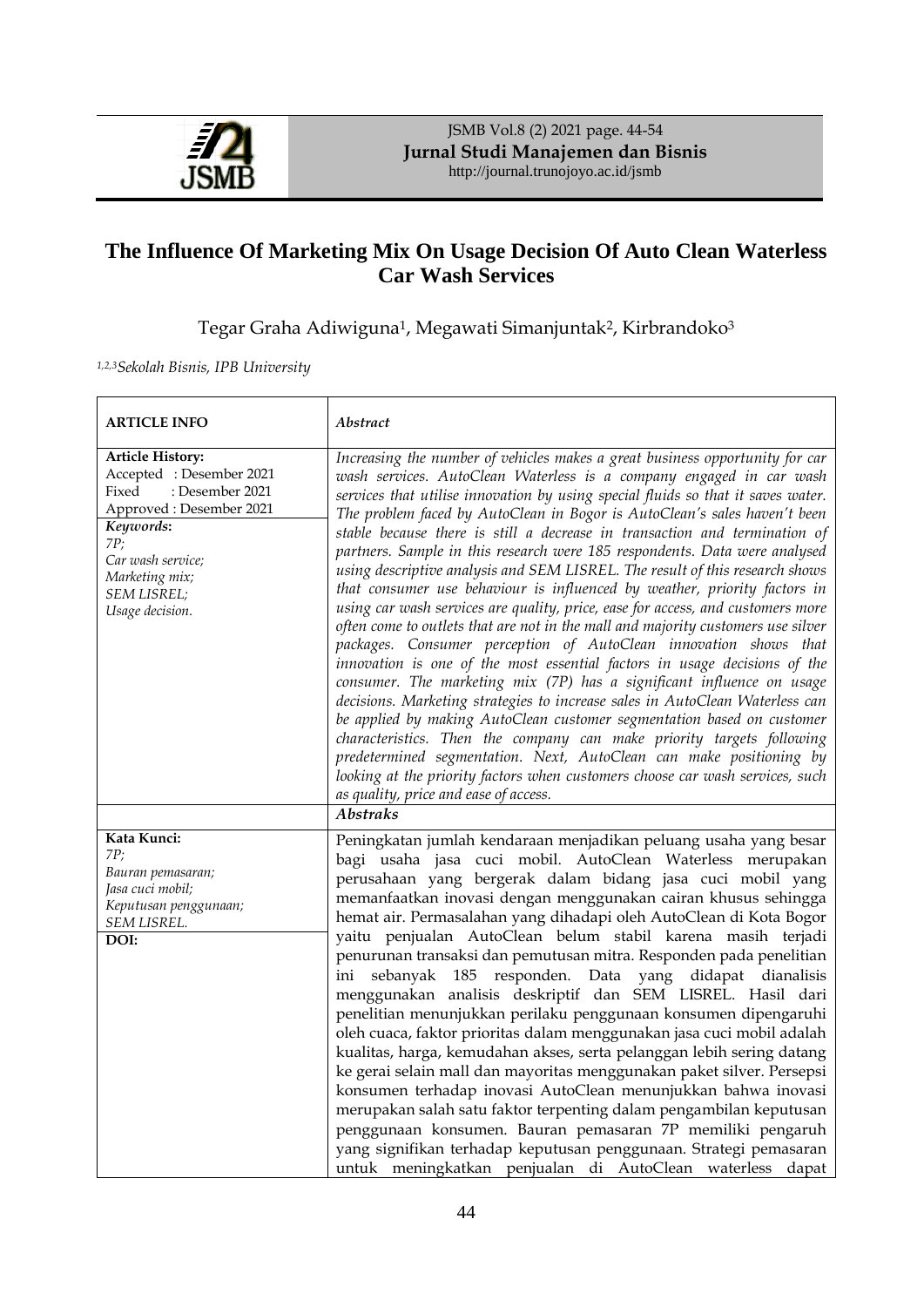|                                                                               | dilakukan dengan membuat segmentasi pelanggan AutoClean sesuai<br>dengan karakterisik pelanggan, selanjutnya perusahaan dapat<br>membuat target prioritas sesuai dengan segementasi yang telah<br>ditentukan. Selanjutnya perusahaan dapat melakukan positioning<br>dengan memperhatikan faktor yang menjadi prioritas pelanggan<br>dalam memilih jasa cuci mobil yaitu kualitas, harga dan kemudahan<br>akses. |                                                     |
|-------------------------------------------------------------------------------|-----------------------------------------------------------------------------------------------------------------------------------------------------------------------------------------------------------------------------------------------------------------------------------------------------------------------------------------------------------------------------------------------------------------|-----------------------------------------------------|
| Correspondence:<br>Name: Tegar Graha Adiwiguna<br>Email: tegargraha@gmail.com |                                                                                                                                                                                                                                                                                                                                                                                                                 | ISSN: 2355-9543 (Print)<br>ISSN: 2460-3775 (Online) |

# **INTRODUCTION**

The increase in the automotive industry and the number of vehicles create an excellent business opportunity for car wash services. One of the cities in Indonesia, which has the potential for a car wash service business is Bogor. Since this particular business is so plenty, it requires entrepreneurs to innovate to compete in the market. One of the innovations which can be offered is the 'water-less' technology. Several companies in Indonesia have utilised the innovation; one of which is the AutoClean Waterless.

AutoClean was established in 2016 and had 24 partners in all over Indonesia, some of which are located in the big cities (such as Jakarta, Bogor, Surabaya, Bandung, Solo, Makasar, Karawang, and so on). Bogor is the centre of the AutoClean Waterless Company, and it is also the city which has the most outlets among others. Up to this day, there are currently nine outlets there.

The problem faced by the AutoClean in Bogor is that; the sales have not been stable because there is still a decline in transactions and termination of partners in several existing outlets. Many of the outlets are closed and open in a reasonably short month period, which is one to three months. This is because the number of sales occurred was far from the target which has been set - therefore it is considered to be "lacked of potential" and the partners decided not to operate again. Moreover, the strategic location of AutoClean has given a high level of competition; which leads to the customers tending to be "variety-seeking", which means a situation where customers are interested in trying something new and different on products offered by competitors (Peter & Olson, 1999). Companies must continue to develop marketing strategies in order to face the competition and achieve their targets. According to Suryadi (2011); marketing mix is one of the critical factors which are considered by consumers in making their purchasing decision. It can be used to develop a

long-term and short-term strategy. Rahman, Yuliati, Simanjuntak, (2019) stated that 7P marketing mix affects consumers' behaviour. Sukotjo and Radix (2010) researched with the result that showed the variables in 7P - marketing mix concept (which consist of products, prices, promotions, distribution channels, human resources, physical evidence and process) influence customers" purchasing decision; to provide more detailed input to the sellers on the type of promotional activities which are desired and needed by consumers.

Based on this issue, it can be indicated that the marketing strategy which has been carried out by AutoClean is less effective. Therefore, an analysis of the influence of 7P - marketing mix needs to be conducted in order to examine the needs of AutoClean Waterless' consumers and determine the right strategy to be applied in the future. The purpose of this research is to find out AutoClean consumers' usage behaviour, their perceptions on AutoClean innovation, the influence of marketing mix on usage decision, as well as to formulate the managerial implications which can be used by the company.

# **METHODS**

This research was conducted in Bogor, and the data were collected from December 2019 until January 2020. This research used both primary and secondary data. The primary data was obtained through questionnaires given to AutoClean's customers and owners, as well as people who have ever used car wash services (not just AutoClean Waterless). While the secondary data was obtained from sales data, consumers' data, and Bogor AutoClean company data.

The sampling was done using a convenience sampling method; with a total sample of 185 respondents - consisting of 135 AutoClean customers and 50 non-AutoClean customers. Moreover, three AutoClean outlet owners in Bogor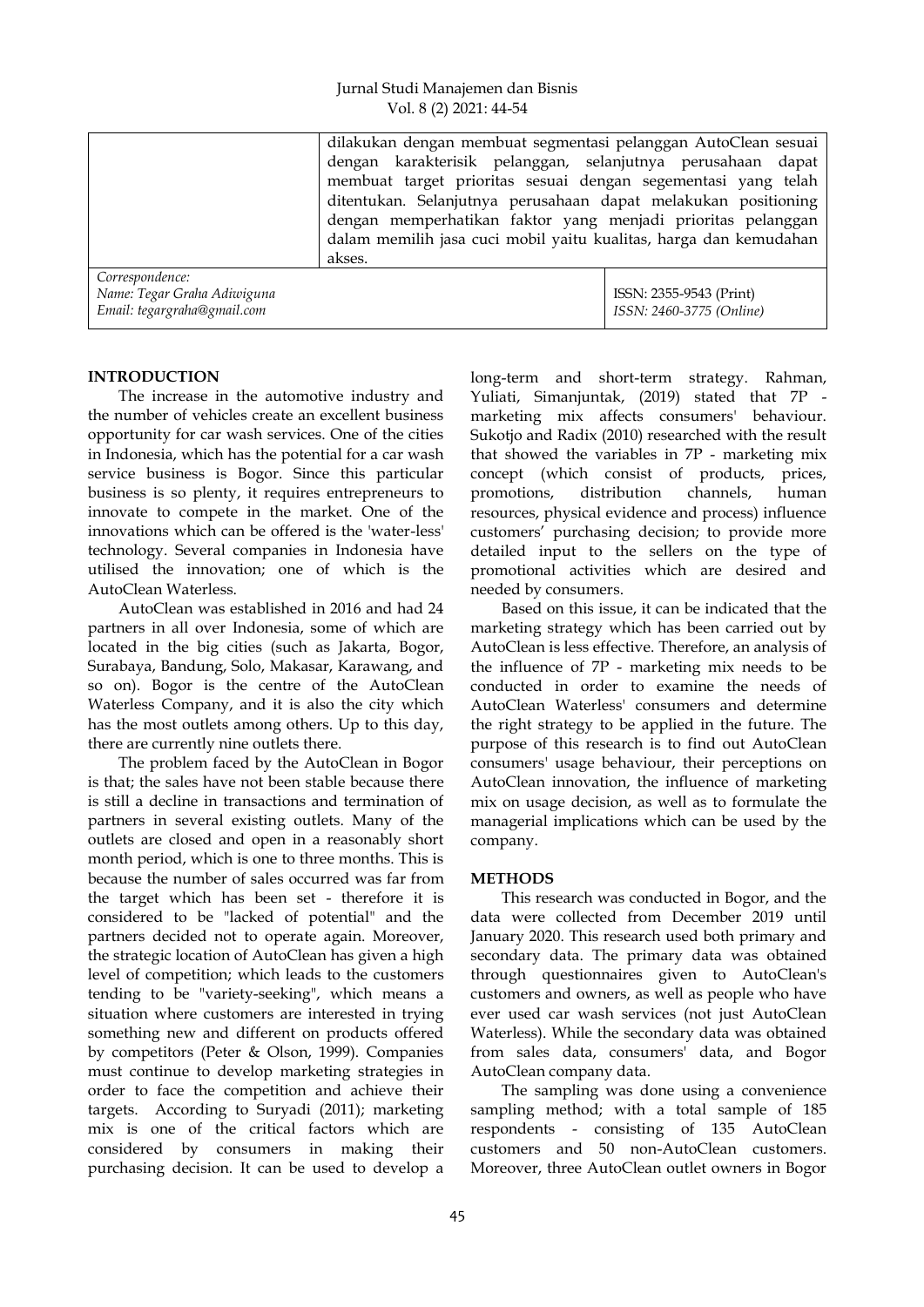were interviewed to find out the strategy that is being used. Descriptive analysis and Structural Equation Model (SEM) with LISREL method were used in the analysis of this research. Descriptive analysis was used to describe the respondents' characteristics, behaviour and perceptions on AutoClean innovation - while SEM LISREL was used to analyse the effect of 7P - marketing mix on usage decision. This research consisted of one endogenous latent (which was usage decision) and seven exogenous latent (which were a product, price, location, promotion, HR, process and physical evidence). These factors can not be measured directly. Table 1 shows the indicators which can build factors that can influence usage decision.

| Variable               | <b>Indicators</b>                 | Symbols        |
|------------------------|-----------------------------------|----------------|
|                        | Need recognition                  | Y1             |
|                        | <b>Evaluation of alternatives</b> | Y2             |
| Usage Decision (KP)    | Repurchasing                      | Y3             |
|                        | Post-purchase evaluation          | $Y_4$          |
|                        | Quality product                   | X1             |
|                        | Variant of product                | X <sub>2</sub> |
| Product (PRD)          | Benefit of product                | $X_3$          |
|                        | Ability of product                | X4             |
|                        | Suitability of quality            | X5             |
| Price (HA)             | Competitiveness of price          | X6             |
|                        | Affordability of price            | X7             |
|                        | Ease of access                    | X8             |
| Place (LO)             | Outlet location                   | X9             |
|                        | Promotion media                   | X10            |
| Promotion (PRO)        | Sales promotion                   | X11            |
|                        | <b>Employee Appearance</b>        | X12            |
| People (SDM)           | <b>Employee services</b>          | X13            |
|                        | Knowledge employee                | X14            |
|                        | Services quickness                | X15            |
| Process (PRS)          | Ease of payment                   | X16            |
|                        | Decoration                        | X17            |
| Physical Evidence (BF) | Facilities                        | X18            |
|                        | Cleanness                         | X19            |

**Table1.**Indicator Variable

This research focused on consumers' behaviour regarding marketing strategies. Marketing strategies are formulated based on 7P - marketing mix. Furthermore, this marketing mix was examined to find out the effect on usage decision. Picture 1 shows the model in this research. The hypothesis of this research are :

- H1: Product has a significant effect on usage decision
- H2: Price has a significant effect on usage decision
- H3: Location has a significant effect on usage decision
- H4: Promotion has a significant effect on usage decision
- H5: People has a significant effect on usage decision
- H6: Process has a significant effect on usage decision
- H7: Physical evidence has a significant effect on usage decision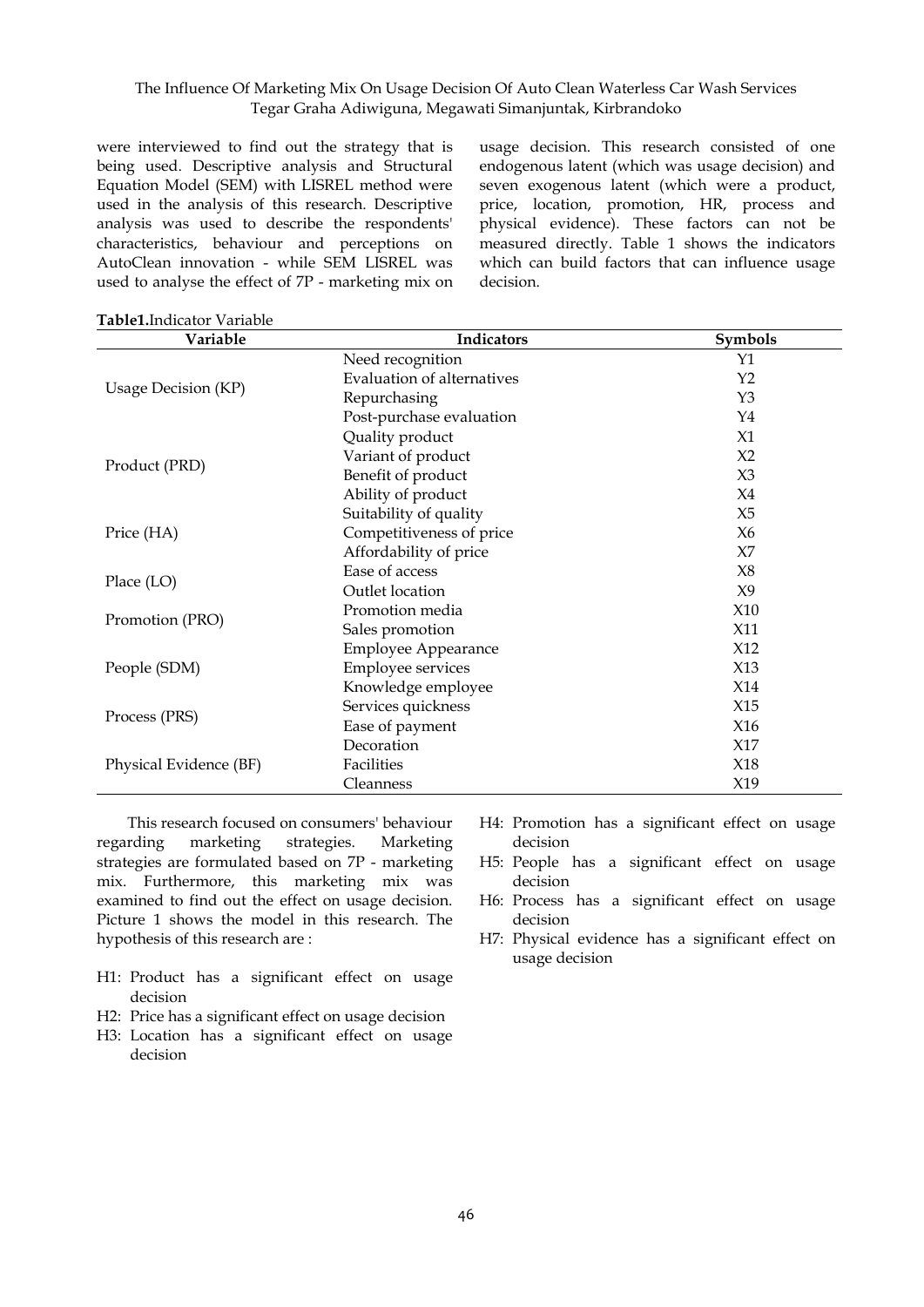# Jurnal Studi Manajemen dan Bisnis Vol. 8 (2) 2021: 44-54



**Picture1.** Research model

# **RESULTSAND DISCUSSION**

The result showed that most of the AutoClean Waterless customers are male, aged 20-30 years, and have not married yet. The most 'last education' is a bachelor; who are currently working as private employees with a monthly income of Rp.5,000,001 -

Rp.10,000,000. The characteristics of the non-AutoClean Waterless customers are similar to the characteristics of the AutoClean Waterless customers. Table 2 shows the respondents' characteristics in this research.

|                              | <b>Customers</b> |               | <b>Non Customers</b> |               |
|------------------------------|------------------|---------------|----------------------|---------------|
| Respondents' Characteristics | n                | $\frac{0}{0}$ | n                    | $\frac{0}{0}$ |
| Gender                       |                  |               |                      |               |
| Male                         | 94               | 69.6          | 31                   | 62.0          |
| Female                       | 41               | 30.4          | 19                   | 38.0          |
| Age                          |                  |               |                      |               |
| 20-30 years                  | 94               | 69.6          | 34                   | 68.0          |
| 31-40 years                  | 31               | 22.9          | 10                   | 20.0          |
| 41-50 years                  | 10               | 7.4           | 6                    | 12.0          |
| <b>Marital status</b>        |                  |               |                      |               |
| Not married                  | 77               | 57.0          | 27                   | 54.0          |
| Married                      | 58               | 42.9          | 23                   | 46.0          |
| Education                    |                  |               |                      |               |
| Senior High School           | 40               | 29.6          | 5                    | 10.0          |
| Diploma                      | 7                | 5.2           | 6                    | 12.0          |
| Bachelor                     | 65               | 48.1          | 31                   | 62.0          |
| $S2-S3$                      | 23               | 17.0          | 8                    | 16.0          |
| Occupation                   |                  |               |                      |               |
| Unemployeed                  | 20               | 14.8          | $\mathfrak{Z}$       | 6.0           |
| <b>ASN</b>                   | 21               | 15.6          | 3                    | 6.0           |
| Private                      | 65               | 48.1          | 23                   | 46.0          |
| Entrepreneur                 | 17               | 12.6          | 7                    | 14.0          |
| Profesional                  | 2                | 1.5           | 4                    | 8.0           |
| Other                        | $10\,$           | 7.4           | 10                   | 20.0          |
| <b>Monthly Income</b>        |                  |               |                      |               |

Table2.Respondents' Characteristics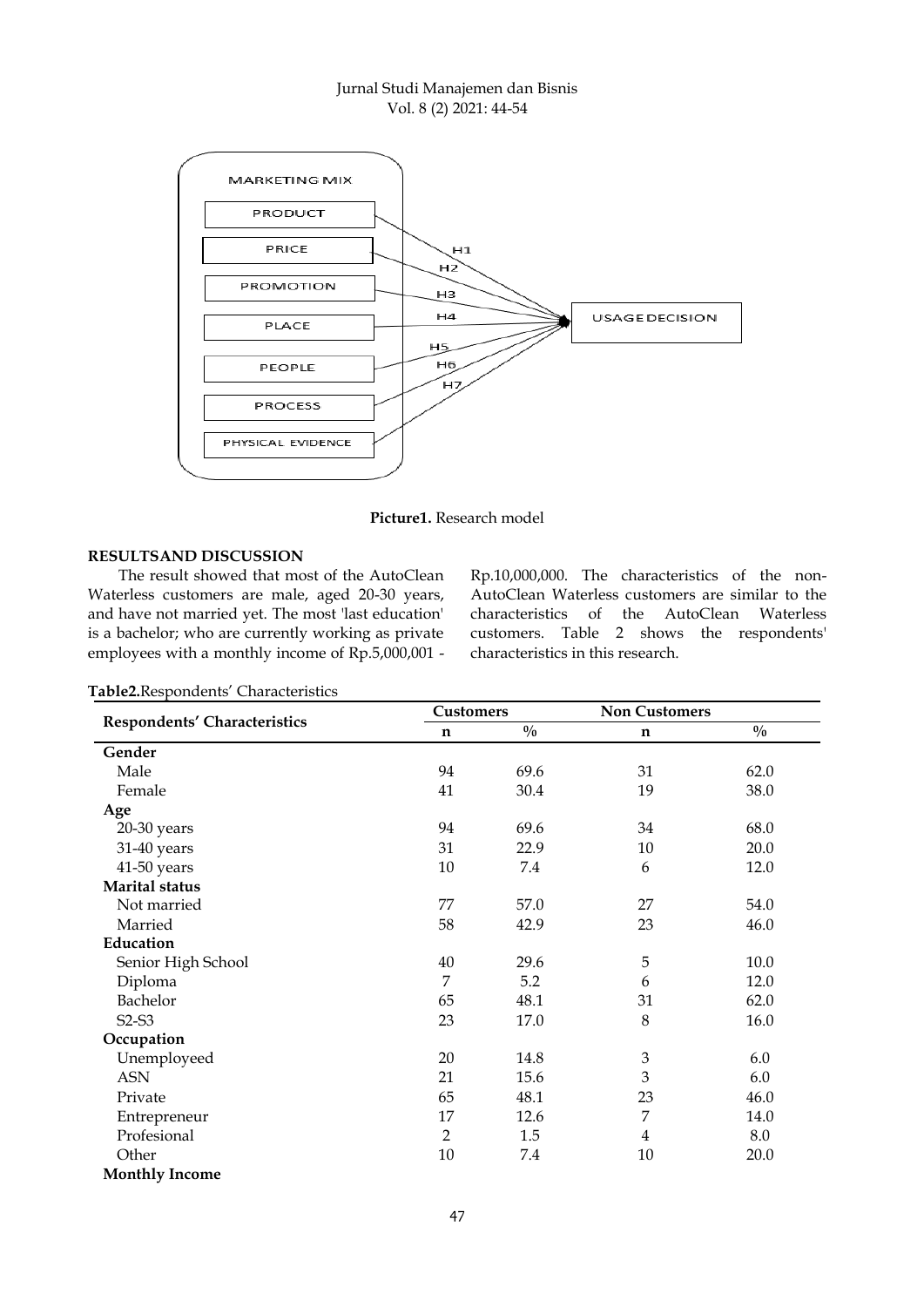|                                | Customers |             | <b>Non Customers</b> |             |
|--------------------------------|-----------|-------------|----------------------|-------------|
| Respondents' Characteristics   | n         | $^{0}/_{0}$ | n                    | $^{0}/_{0}$ |
| $\le$ Rp.3.000.000             | 32        | 23.7        | 10                   | 20.0        |
| Rp. 3.000.001 - Rp 5.000.000   | 36        | 26.7        |                      | 16.0        |
| Rp. 5.000.001 - Rp. 10.000.000 | 46        | 34.1        | 18                   | 36.0        |
| $>$ Rp.10.000.000              | 21        | 15.6        | 14                   | 28.0        |

#### **The Usage Behavior Of Car Wash Services**

In this research, analysis on the effect of weather on the use of car wash services, consumers' priority factors in using car wash services, as well as the frequency of using car wash services was carried out. The results showed that most of the respondents decided to use car wash services during the dry season. According to the respondents, in the rainy season - it will be too wasteful to use car wash services. The respondents also argued that during the rainy season, if they wash their car with car wash services; their car will be exposed to rain and become dirty again. That is why they consider it is better to wash their car by themselves in the rainy season.

There are eight factors which are considered by customers in determining the car wash services that would be used in this research. These factors are quality, innovation, price, ease of access, promotion, good and friendly service, speed of service, as well as the convenient location. The result of this research showed that quality is the top priority for respondents in using car wash services, followed by price, ease of access, excellent and friendly service, promotion, speed of service and finally, convenient location. Based on this result; AutoClean owners can begin to always maintain and improve the quality of the car wash in order to retain existing customers and increase their number. Moreover, this result also showed that the innovation offered by AutoClean Waterless, which is a washing technology without the help of water; did not become a top priority for customers. Also, it is known that the majority of customers use car wash services once or twice a week.

#### **The Usage Behavior Of Autoclean Waterless Car Wash Service**

In this research; analysis of the usage behaviour of AutoClean Waterless regarding the frequency of the usage of service, most-visited outlets location, as well as most-used packages, was carried out. Based on the frequency of the usage of AutoClean car wash service; it is known that the majority of customers use it twice a week.

AutoClean outlet locations consist of two types of locations, which are the outlets inside a mall and the outlets outside a mall. In this research, the

questionnaire was distributed to the outlets inside malls, as well as the outlets outside malls in Bogor. The outlets inside malls included; Gerai Botani, Lippo, Ekalokasari, Transmart Yasmin and CCM. While the outlets outside malls are only two; namely Pajajaran and Pandu Raya Outlet. This shows that AutoClean customers prefer the outlets outside malls due to the difference in facilities provided, such as: in the outlets outside malls, the waiting area is much larger than the outlets inside malls. Also, customers do not need to pay for parking.

On the other hand, this also shows that the most type of AutoClean customers is people who just intend to wash their cars. In contrast to the outlets inside malls; the customers (besides wanting their car to be washed) also want to go to the mall to fulfil their needs. They used the washing facilities in the outlets there in order to get free valet.

In the AutoClean service, there are several packages offered to customers for vehicle maintenance; including the basic package, silver, gold, platinum, diamond, diamond extra and white paint cleaner. Each package has different specifications in the process. The result shows that the silver package is the 'most-chosen' by the customers. In addition to the lower price compared to the other packages, it is a package which offers daily maintenance on a vehicle: which is washing the car(s)' outer part, as well as the inner part (interior). While the other packages only offer maintenance which can be done in more than one month or when needed only; the example is washing the machine, removing glass mold, removing body mold, as well as giving the vehicle a layer to prevent mold.

#### **Innovation Perception on Waterless AutoClean Service**

In this research, a research on the consumers' perception of AutoClean innovation was conducted. The respondents are from the AutoClean customers, as well as non-AutoClean customers. Respondents from the AutoClean customers amounted to 135 people, while respondents from the non-AutoClean customers amounted to 50 people. However, from those 50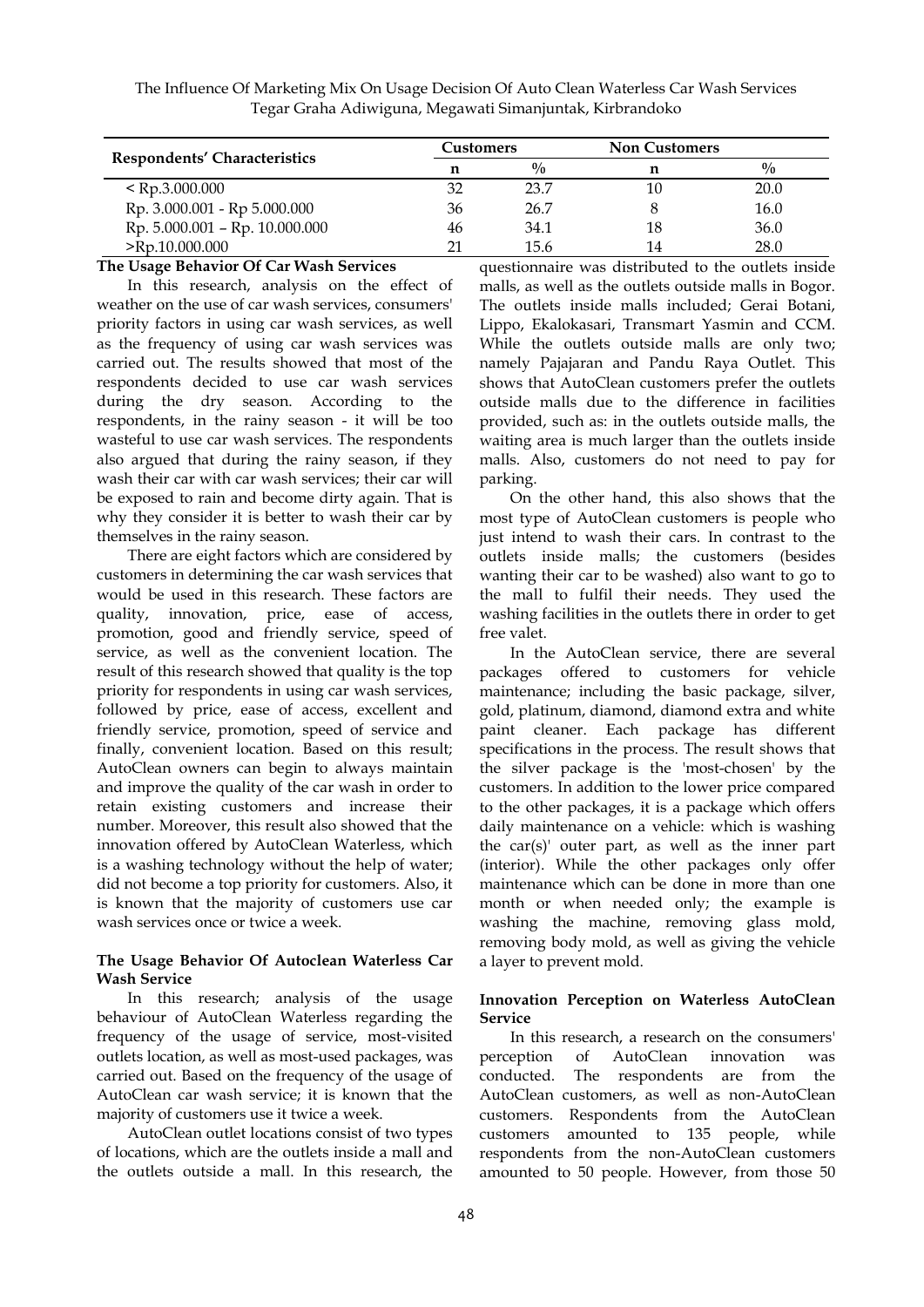respondents; it was found that 27 respondents did not know about AutoClean Waterless, while the 23 respondents have known about it, but they have never used its service. Therefore, the perception of the non-AutoClean customers was obtained from those 23 respondents.

In the analysis on the non-AutoClean customers' perceptions of AutoClean innovation, it was found that the majority of respondents answered that AutoClean innovation is a car wash service which uses less water (which also means it is saving water), uses wax (a product which can bind dust and dirt), and uses special liquids. The questionnaire was also asking for opinions about respondents' knowledge of the AutoClean Waterless service. Negative answers were obtained from the perspective of the respondents. They argued that the AutoClean Waterless service still consumed a lot of time - even though the process was carried out by the experts there. Also, the result is not cleaner than when it is washed by water. Furthermore, the service cannot be used when the vehicle is too dirty. The next question discusses whether the respondents will use the AutoClean Waterless service or not. From this question, it was found that the majority of the respondents answered that they did not / did not want to try it yet; because the price is more expensive, because they are not interested, because the location is far from their place, and because they think it would be cleaner to wash their car with water. A few of them said that they want to try it because they want to find out the difference from the service given by AutoClean compared to conventional car wash services. It was concluded that the respondents did not want to try it. However, it is not because of the innovation factor, but due to other factors - such as higher price, remote locations, as well as the assumption that the result is not cleaner than conventional washing.

The second customers' perception is obtained from those who have ever used the service of AutoClean Waterless. They have a perception that AutoClean products are environmentally friendly, able to make vehicles more shiny, able to clean dirt which is hard to remove, as well as safe for vehicle maintenance. Their assessment on the innovation provided is good, and this also affects them to use the service of AutoClean Waterless again. They also

said that AutoClean is a car wash service which is suitable for vehicle maintenance, and the price offered is in accordance with the quality provided. Therefore, AutoClean innovation is considered necessary for the customers as an extra value and customers' appeal to use its service.

From these two perceptions, it can be concluded that AutoClean innovation is one of the important factors which can influence customers' decision. Innovation becomes an extra value and customers' appeal to use the service of AutoClean Waterless. On the other hand, the delivery of information by AutoClean is still considered to be less effective, since there is still a negative perception of some consumers. The company must increase consumers' awareness of the advantages and excellence of AutoClean Waterless products.

# **SEM RESULT**

The first step taken in the SEM model measurement in this research is the test of the suitability level by measuring the validity and reliability tests. Based on the result of the research, all indicators on each latent variable, namely X1 to X19 and Y1 to Y4 have a loading factor value  $\geq 0.50$ . This means that the indicator can measure latent or valid variables. Furthermore, the CR and VE values of all latent variables more than exogenous or endogenous variables meet the reliability requirements, namely the CR value is  $\geq 0.70$  and VE ≥ 0.50. This means that all indicators of latent variables in this research are reliable, which have consistency with measuring it and are suitable to be used in the model.

The next step after conducting validity and reliability tests was the feasibility test of the SEM model (goodness of fit). Based on Table 3, the value of the goodness of fit criteria is in accordance with what has been required by the cut off value.

Wijanto (2008) argued that if a model already has most of its criteria fit; the model can then be considered to have a good level of compatibility with the data tested. This shows that the coefficient values from the table above meet the suitability requirements of a model. Therefore, it can be concluded that in general, the model obtained has a good level of compatibility. Picture 2 shows the path diagram of the estimated load factor result.

| Table3. The value of goodness of fit |  |  |  |
|--------------------------------------|--|--|--|
|                                      |  |  |  |

| Goodness-of-Fit                                  | Cut-off-Value | Result | Remarks  |
|--------------------------------------------------|---------------|--------|----------|
| RMSEA (Root Mean Squared error of approximation) | $\leq 0.08$   | 0.078  | Good Fit |
| GFI (Goodness-of-fit Index)                      | > 0.90        | 0.99   | Good Fit |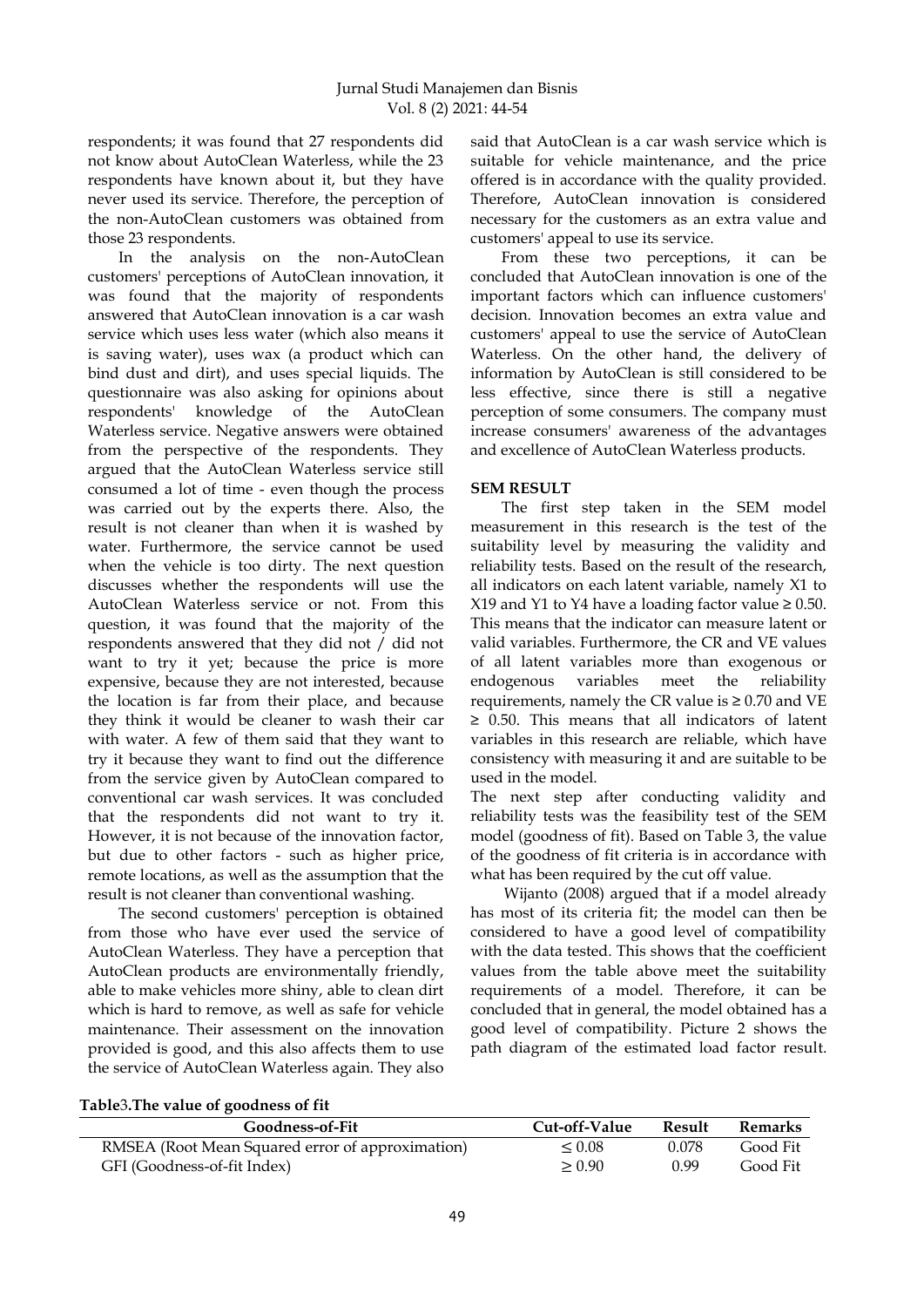#### **Table**3**.The value of goodness of fit**

| Goodness-of-Fit                       | Cut-off-Value | Result | <b>Remarks</b> |
|---------------------------------------|---------------|--------|----------------|
| AGFI (Adjusted Goodness-of-fit Index) | > 0.90        | በ 97   | Good Fit       |
| CFI (Comparative Fit Index)           | > 0.95        | 1.00   | Good Fit       |

#### **Indicator Contribution**

From the result of this research, it can be seen that all indicators on latent variables have an influence or contribution to the variables. The value of the load factor means the size of the indicator contribution to the variables. The largest indicator value on each variable can be seen in Table 4.

**Table4.**The largest loading factor on the indicator variable

| Variable              | <b>Indicators</b> | <b>Loading Factor</b> | t-value |
|-----------------------|-------------------|-----------------------|---------|
|                       | X1                | 0.91                  | 18.06   |
| Product               | X <sub>2</sub>    | 0.91                  | 19.59   |
| Price                 | X6                | 0.97                  | 20.14   |
|                       | X8                | 0.95                  | 16.16   |
| Place                 | X9                | 0.95                  | 20.80   |
| Promotion             | X10               | 0.95                  | 17.97   |
| People                | X13               | 0.94                  | 14.46   |
| Process               | X15               | 0.90                  | 16.69   |
| Physical Evidence     | X17               | 0.94                  | 18.29   |
| <b>Usage Decision</b> | Y3                | 0.87                  | 18.84   |

Based on Table 4, it can be said that customers prioritize product quality (X1) and product variation (X2) offered compared to product benefits or product capabilities. While the indicator of price competitiveness (X6) is the one that contributes the most to the price variable - meaning that customers will continue to use the service of AutoClean as long as the price is not much different from its competitors. In the location variable, the indicator which contributes the most are ease of access (X8) and location of outlets  $(X9)$  - which means the more accessible access to the outlets' location and the more branch that the outlet has, the more it will ease the customers to come and use the service of AutoClean. Likewise, the strategic location and proximity to the customers' place will support them to use the service of AutoClean. Furthermore, the indicator of promotion media (X10) is the one that contributes the most to the promotion variable with a factor loading value of 0.95. This shows that

promotions carried out through Instagram and websites are attractive and informative to customers. On the HR variable, customers prioritize employee services (X13) compared to other indicators. This shows that the better the employee services, the more it will influence customers' in making their decision to use the service. In the process variable, speed in the process of vehicle washing (X15) becomes priority for the customers in choosing a car wash service. Furthermore, the result of this research showed that spatial indicator (X17) is the most contributing indicator - meaning that the more attractive the layout of the outlet, the more it will attract customers to use the service of AutoClean. Likewise, in the usage decision variable, the "reuse" indicator (Y3) is the one that contributes the most to the usage decision variable. This is because the customers who are "re-using" the service indicate that the service provided can satisfy their



Chi-Square=129.23, df=71, P-value=0.00003, RMSEA=0.078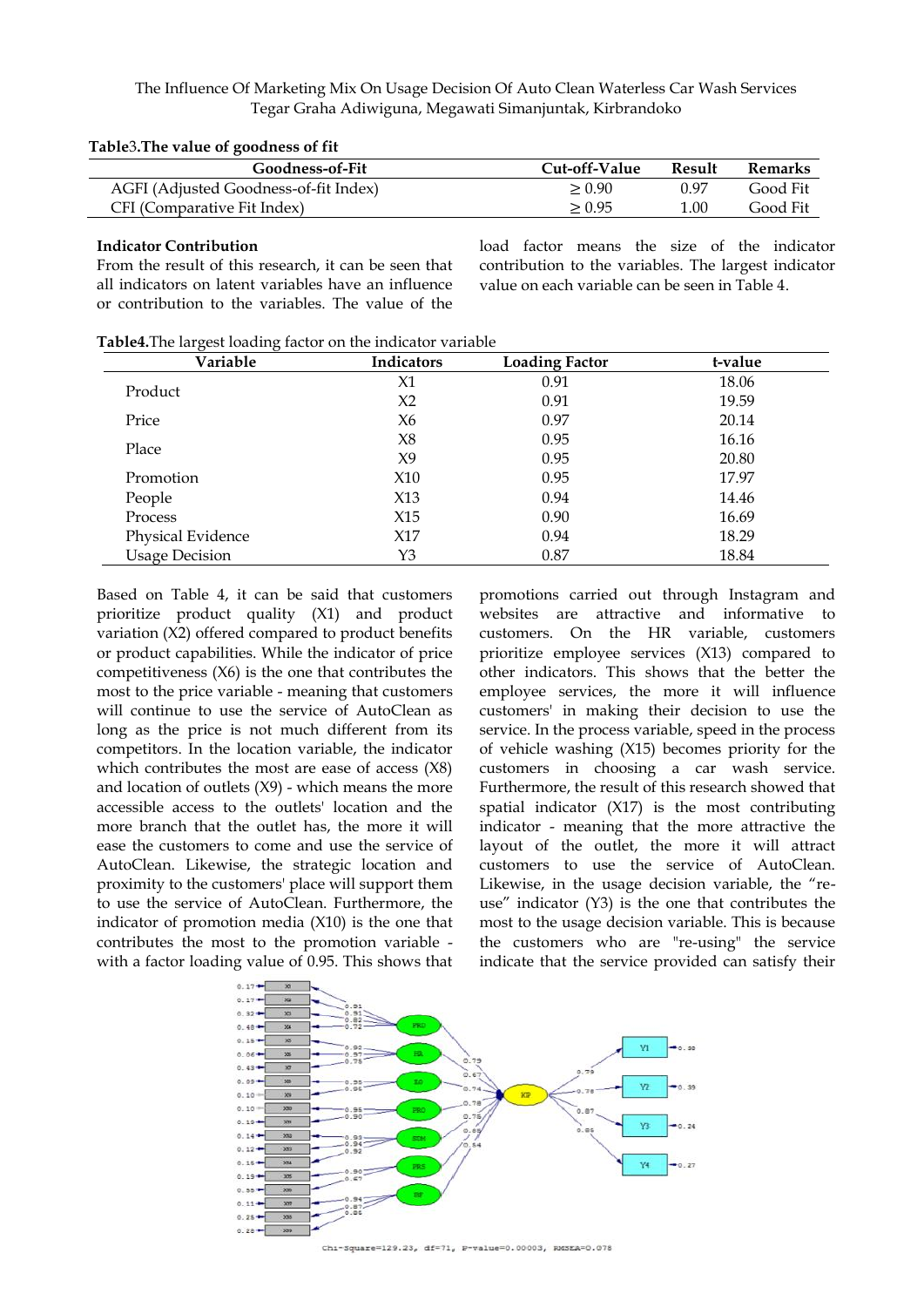needs; therefore the level of usage decisions increases. **Picture2.** Path Diagram

# **Hypothesis Testing**

This research used one endogenous latent (which was usage decision) and seven exogenous latent (which were a product, price, location, promotion, HR, process and physical evidence). All of them require indicator variables in order to develop the factors and have their impact on performance. More details can be seen in Table 5, which can provide an overview of the latent indicator variables.

Based on Table 5, each exogenous latent variable has a t-value of more than t-table (1.96), therefore it shows that the variable has a significant effect. Also, the greater the path coefficient produced on the exogenous variable; the greater the influence exerted on the endogenous variable will be. The process variable is the most important variables on usage decision - followed by the product, promotion, HR, location, price, and physical evidence variable.

The process variable has a significant effect with the path coefficient of 0.85 and t-value 17.88. This is in accordance to the research conducted by Rahmah (2018), Fajri (2013) and Sawitri (2012); which showed that process variables significantly affect purchasing decisions. Amofah, Gyamfi, Tutu, (2016) and Dessy, Simanjuntak, Amanah, (2019) said that of all 7P attributes of marketing mix; the one that has the greatest influence on customers' decision to become "a loyal customer" is process variable.

The second-largest variable is the product variable; with a path coefficient value of 0.79 and a t-value of 17.83 - therefore it can be considered to have a significant effect. This means that the better the product, the more the customers' wanted to use the service of AutoClean. This is in accordance with the result of a research conducted by Hasan, Wahid, Basalamah, (2016) which showed that product has a significant influence on customer's decision making process. Arthur, Asmara, Simanjuntak, (2019) found that product is the most dominant variable and become a very important variable to be considered by companies in business, particularly in the service sector.

The promotion has a path coefficient value of 0.78 and at the value of 15.89 - therefore, it can be said to have a significant effect as well. Companies can increase their promotional activities through a variety of online media; such

as by using Instagram, Facebook, Twitter, etc. The media can be used as a facility to provide promotions in order to attract customers and increase their buying interest. Moreover, promotional activities are considered to be more effective and efficient in their delivery because information or promotions can be recognised directly by the customers. The result of this research is in accordance to the research by Fasha (2017), Supriatna (2016) and Marwa, Sumarwan, Nurmalina, (2014) which stated that promotion has a significant influence on usage decision.

People also have a significant effect on usage decision. The magnitude of the path coefficient is 0.75 and the t-value is 14.99. The car washers and cashiers are the foremost people of AutoClean who have to face and interact directly with customers. Therefore, the quality of people becomes important - since it will affect the customers' assessment of the company"s performance. A good service will leave a positive impression on customers; it can affect the level of their satisfaction and become a consideration for them to come back. Arthur, Asmara, Simanjuntak, (2019) was the one who showed that people variable has a significant effect on usage decision, while Amofah, Gyamfi, Tutu, (2016) was the one who stated that polite staffs, as well as staffs' intelligence and appearance; significantly, affect customers' decisions to come back and use the service again.

The place also has a significant effect on usage decision, with a beta coefficient value of 0.74 and t-value 17.18. In this research, the location of the AutoClean outlet clearly determines customers' decision. The ease of access and distance between the location of the outlets and customers' place is also become a consideration for them to wash their car there. Also, a utilization of technology and features provided in mobile application can be very helpful and make it easier for the customers to find the location of one of the outlets; such as by the use of Google Maps. Hasan, Wahid, Basalamah, (2016) and Hamonangan, Pradhanawati, Prabawani, (2017) were the ones who stated that location has a positive and significant effect on customers' usage decision towards companies, particularly in the service sector.

The price variable has a path coefficient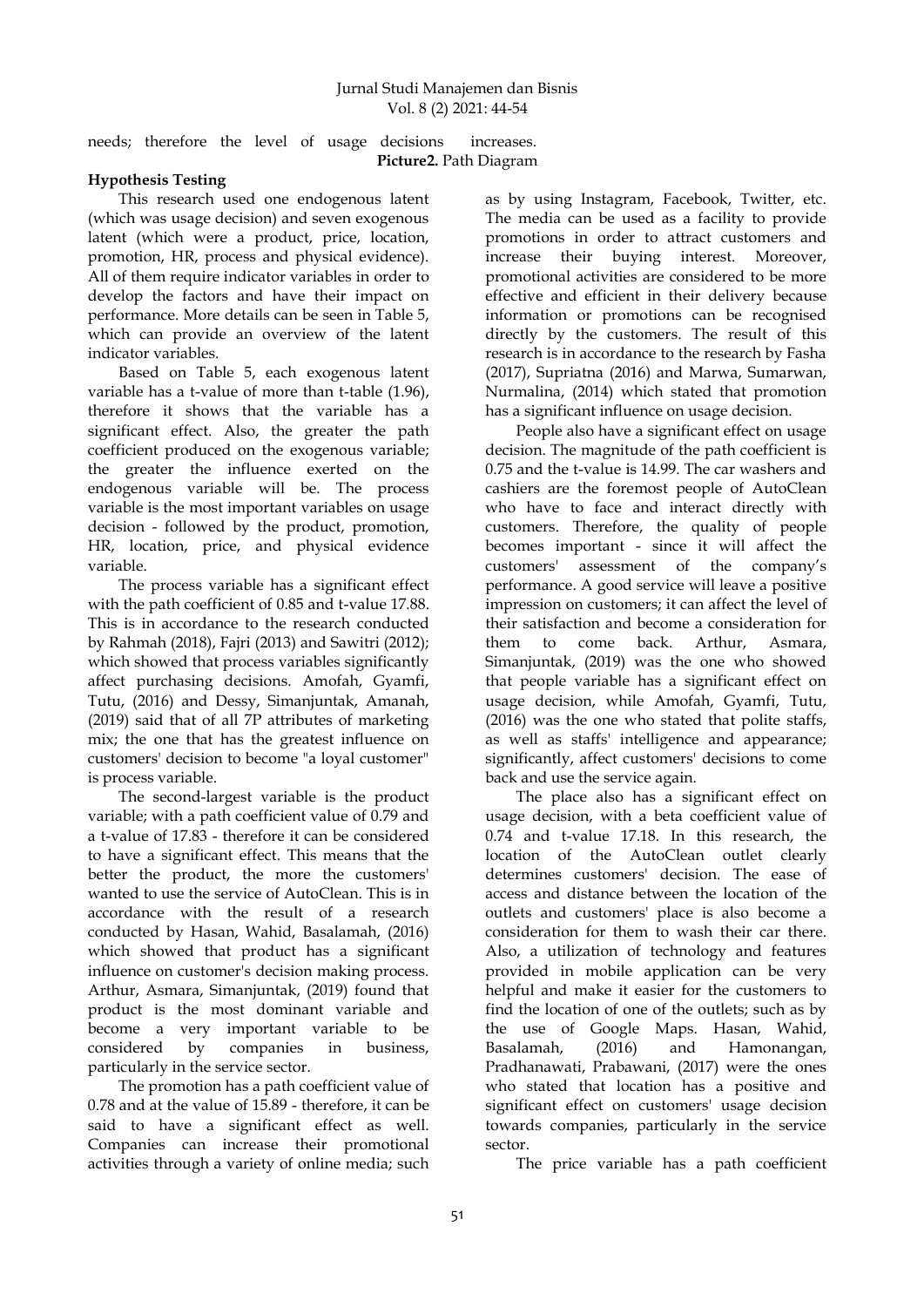value of 0.67 and a t-value 17.28. This also means that the better the price, the more the customers' wanted to use the service of AutoClean. This result is consistent with previous research which stated that price variable has a positive and significant influence on usage decision (Kusumawati, Oswari, Utomo, Kumar, (2014); Parmana, Fahmi, Nurrohmat, (2019); Marwa, Sumarwan, Nurmalina, (2014); Satit, Tat, Rasli, Chin, Sukati, ( 2012); Ulus (2013); Mahmood and Khan (2014). Situmorang, Sumarwan, Simanjuntak, (2016) also said that price affects loyalty - the more reasonable the price is, the higher the opportunities for consumers to use the product will be; which then will make them become "a loyal customer".

The last variable is physical evidence; with a path coefficient value of 0.54 and a t-value 12.69. Physical evidence is a tangible form which facilitates performance and affects service to customers. It is a real representation of services which include interior space, equipment, display space, availability of toilets, availability of mushola, as well as other facilities provided by a company (such as a waiting room with air conditioner and wi-fi). The more complete the facilities, the more the customers' are attracted to come. This is in accordance to the research by Mahmood and Khan (2014); which stated that physical evidence shows an important contribution in customers' decision to "repeat usage". Kusmarini, Sumarwan, Simanjuntak, (2020) stated that a store's atmosphere can also affect consumers' loyalty.

# **Managerial Implication**

There are several managerial implications which can be given to companies based on the result of this research; including the influence of weather on usage decision - where consumers tend to use car wash services in the dry season. Given the fact, the strategy recommendations should be by doing more promotions in the rainy season, to anticipate the decline in transactions.

The result of the analysis on customers' usage behaviour on car wash services show that their priority factor in choosing a car wash service is quality; where the cleaner the vehicle, the more they wanted to use the service. Moreover, the SEM result indicated that the variable indicator of product quality is the most contributing variable. The recommended strategy is to improve quality by providing oversight both during the working process and after it is

finished (or in short: quality-check). Companies need to promote their strengths by maximising social media, YouTube and websites to eliminate negative perceptions on the non-AutoClean customers, to increase transactions and the number of consumers for AutoClean. The next implication is to open more outlets outside malls. This is based on the result of this research; where customers tend to visit outlets outside malls. The ease of access is the third priority factor. In order to ease the consumers, it is better to add the coordinates of each outlet on Google maps or GPS. The next priority factor on customers' usage decision is process variable. By making an online booking application, the company can speed up the washing process - since it can avoid queue.

# **CONCLUSION**

Based on the research result of the effect of 7P marketing mix on the customers' usage decision; it can be concluded that customers' usage behavior can be affected by the weather. Also, their priority factors in using car wash services are quality, price and ease of access. Furthermore, AutoClean customers tend to visit the outlets outside malls, and the majority of them choose silver package. Their perception of AutoClean innovation shows that innovation is also an important factor in their decision making process. The 7P - marketing mix has a significant effect on usage decision; marketing strategies can be done by making consumers' segmentation; and the priority targets are in accordance to consumers' characteristics. Companies can conduct product positioning by paying attention to consumers' priority factors; namely quality, price and ease of access.

# **SUGGESTION**

The company is expected to conduct managerial implications which have been planned, so that consumers' buying interest can be known better. Conducting surveys on consumers' perceptions on an ongoing basis through online questionnaires or distributing questionnaires, in order to determine changes in consumers' perception, is also recommended. For further research, it is recommended to look at the strengths, weaknesses, opportunities and threats of AutoClean Waterless to its competitors.

# **REFERENCES**

Amofah, O., Gyamfi, I., & Tutu, C. O. (2016). The influence of service marketing mix on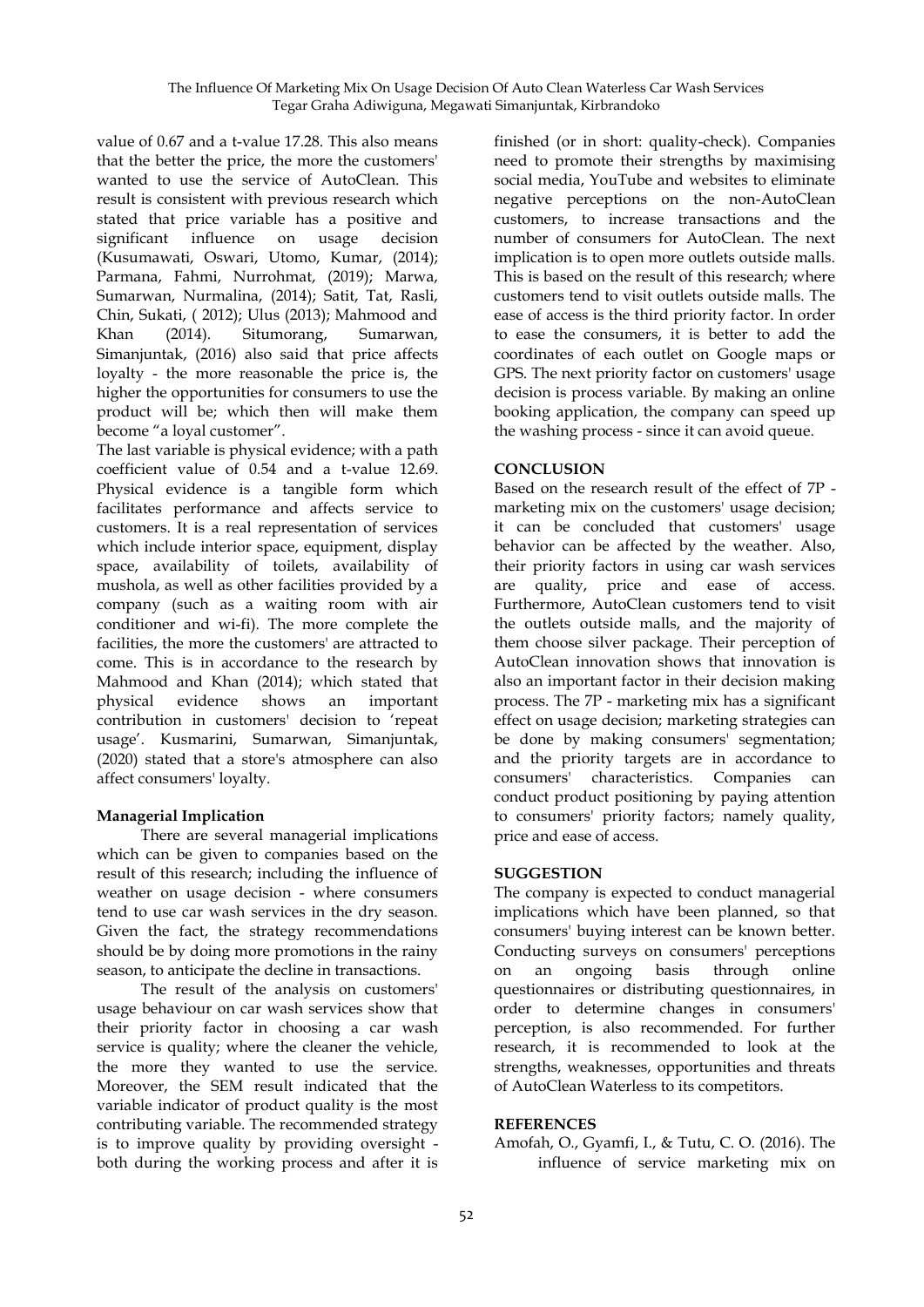consumer choiceof repeat purchase of restaurant in Kumasi, Ghana. Europan Journal of Businessand and Management, 8(11), 102-112.

- Arthur, K. M., Asmara, A., & Simanjuntak, M. (2019). The effect of marketing mix on "KPR xtra bebas" decision making in Bank x Regional I. Journal of Consumer Sciences, 4(1), 1-12.
- Dessy, A., Simanjuntak, M., & Amanah, S. (2019). Determination of student decision factors in choosing study programs in the faculty of public health at Andalas University, Indonesia. RJOAS, 7(91), 46-57.
- Fajri, D. A., Arifin, Z., & Wilopo. (2013). Pengaruh pengaruh bauran pemasaran jasa terhadap keputusan menabung (survei pada nasabah Bank Muamalat Cabang Malang). Jurnal Administrasi Bisnis, 6(2), 1-10.
- Fasha, R. (2017). Pengaruh bauran pemasaran terhadap keputusan pembelian retailer dalam pembelian produk motul di Jabodetabek. [Tesis], Institut Pertanian Bogor.
- Hasan, S., Wahid, M., & Basalamah, M. S. (2016). Maketing mix effect on the decision of customers in the matter in choosing the home purchase loans in PT BNI 46 Griya BNI (Persero) Tbk Branch Makassar. International Journal of Business and Management Innovation, 5(6), 20-30.
- Hamonanga, F. I., Pradhanawati, A., & Prabawani, B. (2017). Pengaruh lokasi, harga dan promosi terhadap keputusan penggunaan layanan jasa laundry (studi kasus pada konsumen simply fresh laundry di Tembalang, Semarang), Jurnal Ilmu Administrasi Bisnis, 6(3), 1-11.
- Kusmarini, R. A., Sumarwan, U., & Simanjuntak, M. (2020). The effect of atmosphere perception, perceived value, and hedonic value on consumer loyalty throughthe service quality of warunk upnormal. Indonesian Journal of Business and Entrepreneurship, 6(1), 53-65, DOI: http://dx.doi.org/10.17358/IJBE.6.1.53.
- Kusumawati, R.D., Oswari, T., Utomo, R. B., & Kumar, V. (2014). The influence of 7P's of marketing mix on buying intention of music product in Indonesia. Procedia Engineering, 1765-1771.
- Mahmood, R., & Khan, S. M. (2014). Impact of service marketing mixes on customer

perception: a study on Eastern Bank Limited, Bangladesh. European Journal of Business and Management, 6(34), 164-167.

- Marwa, S., Sumarwan, U., & Nurmalina, R.. (2014). Bauran pemasaran memengaruhi keputusan konsumen dalam pembelian asuransi jiwa individu. Jurnal Ilmu Keluarga dan Konsumen, 7(3), 183-192.
- Parmana, Fahmi, I., & Nurrohmat, D. R. (2019). The influence of marketing mix factors in purchasing decision for wooden furniture case of Furnimart Bogor. Indonesia Journal of Business and Entreprenership, 5(1), 54- 64.
- Peter, J. P., & Olson, J. C. (1999). Perilaku konsumen dan Strategi Pemasaran Ed Ke-4 Jilid Kedua. Damos Sihombing dan Peter Remy Yossi Pasla, penerjemah. Jakarta: Erlangga.
- Rahmah, K. (2018). Pengaruh ekuitas merek, bauran pemasaran, dan gaya hidup terhadap keputusan pembelian (studi kasus: maxx Coffeee, Bogor). [Tesis], Institut Pertanian Bogor
- Rahman, F. Y., Yuliati, L. N., & Simanjuntak, M. (2019). The influence of marketing mix and word of mouth towards brand image and usage of online bike usage. Indoneisan Journal of Business and Entrepreneurship, 5(3), 287-298
- Satit, R. P., Tat, H. H., Rasli, A., Chin, T., & Sukati I. (2012). The relationship between marketing mix and customer decisionmaking over travel agents: an empirical study. International Journal of Academic Research in Business and Social Sciences, 2(6), 522-530.
- Sawitri, N. N. (2012). The influence of marketing mix (8"Ps) on purchasing decision of a life insurance. Advance Science Letters, 4(1-3), 1-8, doi: 10.1166/asl.2012.2049.
- Situmorang, A. D., Sumarwan, U., & Simanjuntak, M. (2016). The effect of marketing mix and brand image on customer loyalty at premixed mortar. International Journal of Science and Research, 7(3), 49-57, DOI: 10.21275/ART201821.
- Sukotjo, H., & Radix, S. A. (2010). Analisa marketing mix-7P (produk, price, promotion, place, participant, process, dan physical evidence) terhadap keputusan pembelian produk klinik kecantikan teta di Surabaya. Jurnal Mitra Ekonomi dan